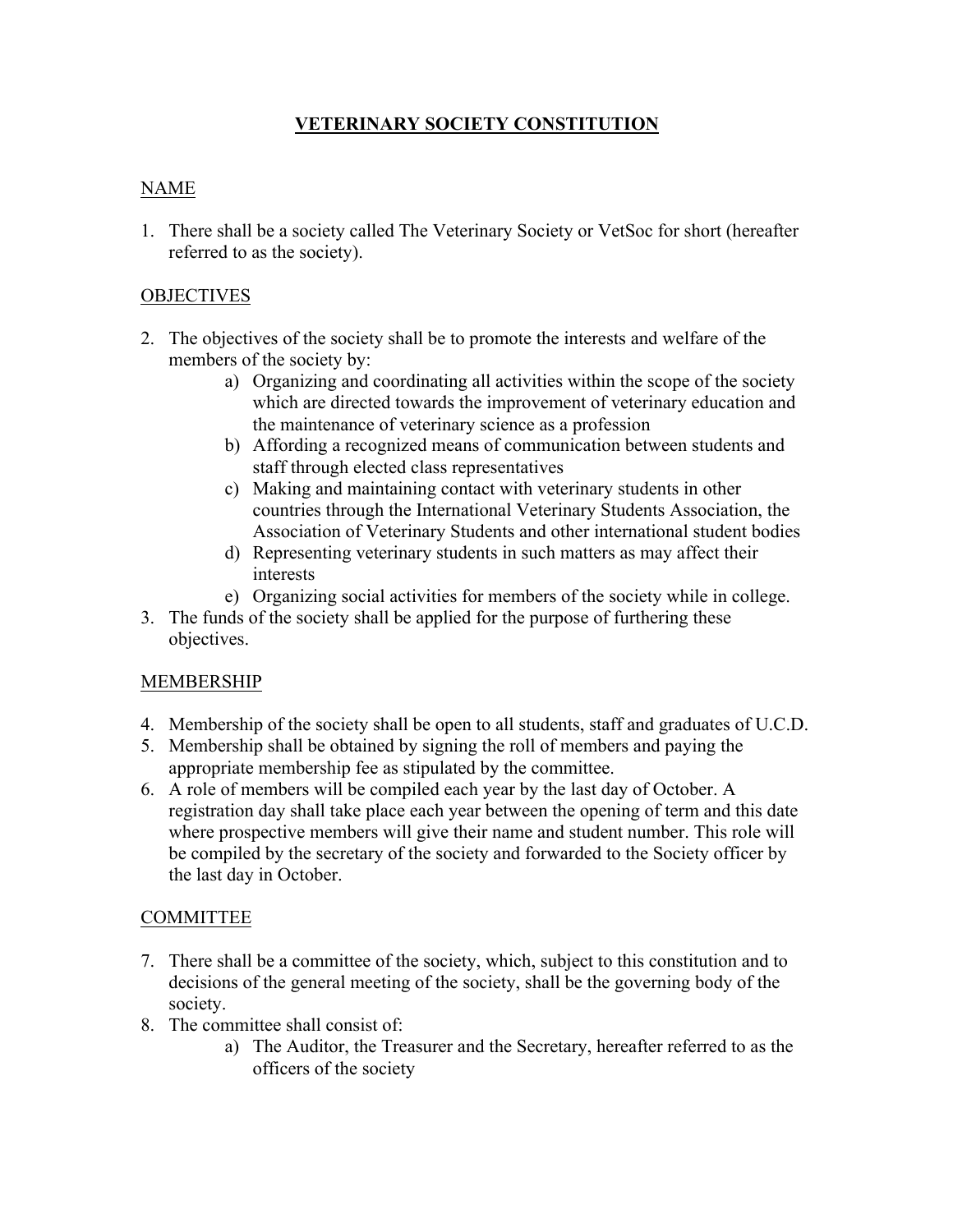- b) The Junior Auditor, the Junior Treasurer and the Junior Secretary, hereafter referred to as the junior officers of the society.
- c) One representative of each veterinary year, who shall be ordinary members of the society.

d.) The senior and junior Association of Veterinary Students of the UK and Ireland (A.V.S.) reps.

e.) The senior and junior International Veterinary Students Association  $(I.V.S.A.)$  reps.

f) Auxillary positions such as Talks representative, Vet Ball representative, Student Welfare representative and LGBTQ+ representative. g) The Vet Nurse representative

- 9. The committee shall have the power to co-opt additional members in an advisory capacity with no power to vote.
- 10. The officers of the society shall come into office on the  $31<sup>st</sup>$  of May after the A.G.M. at which they are elected.
- 11. Two representatives to the AVS will be elected during the year. The junior rep will be elected from students in the second year of the curriculum. The senior rep will be elected from students in the third year of the curriculum. The election for these positions will be completed by February of each year following an election of the members of the society.
- 12. The IVSA reps will be elected at the AGM. He/ she shall be a member in their second or third year of the cycle of the school.
- 13. Class representatives shall be elected at the start of each college year by a democratic vote of their class.
- 14. In the event of a vacancy occurring amongst the officers of the society, the committee may at its discretion appoint a substitute to fill the vacancy at its next meeting and the appointment shall continue until the next subsequent extraordinary general meeting where a member will be elected to fill the vacancy permanently.
- 15. The committee shall meet at least once during each college term and the secretary shall give not less than two days notice to all members.
- 16. The quorum for the meeting of the committee shall be five members of the committee, which must include the officers of the society.
- 17. At meetings of the Committee the Auditor of the Society shall be the Chairperson.
- 18. Only members of the committee shall be entitled to vote at meetings of the committee.
- 19. The chairperson shall have a deliberative vote and in the event of a tie, a casting vote.
- 20. The committee shall have the power to make by-laws for the conduct of its own business and the administration of the society consistent with this constitution.

### THE OFFICERS

- 21. The officers of the society shall be the Auditor, the Secretary, the Treasurer, the Junior Auditor, the Junior Secretary and the Junior Treasurer.
- 22. The officers of the society shall be elected annually by secret ballot at the A.G.M.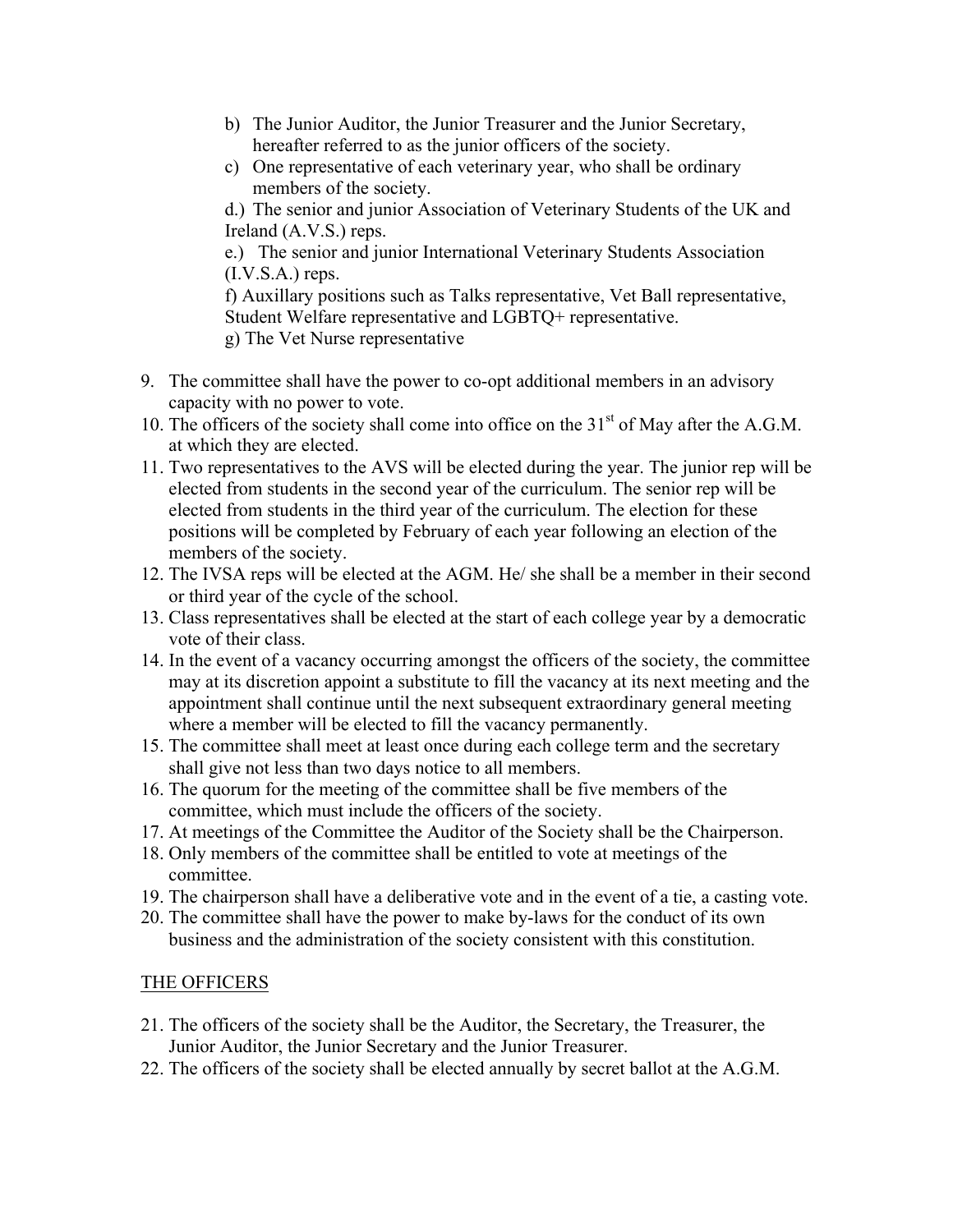To be eligible for nomination for election to the position of one of the senior officers a person shall be a member of the society and in the senior cycle  $(3<sup>rd</sup>, 4<sup>th</sup>$  or  $5<sup>th</sup>$  year) of the school of veterinary medicine. To be elected to the position of one of the junior officers a person shall be a member of the society and in the second or third year of the curricular year.

- 23. The Auditor shall be chief officer of the society and shall preside over all general meetings of the society and the committee. At meetings of the committee the Auditor shall have a normal and casting vote. The duties of the Auditor shall include:
	- a) Be a point of contact for students, staff and outside the college
	- b) Oversee the society's activities and ensure they are conducted in a business-like and efficient manner
	- c) Decide the date of the A.G.M.
	- d) Contact the Senior Treasurer
	- e) Represent the society to outside organizations and at functions of such organizations.
- 24. There shall be a Secretary of the society. The duties of the Secretary shall include:
	- a) Recording the minutes of all meetings of the society and the committee
	- b) Undertaking the correspondence of the society as directed by the auditor and committee
	- c) Keeping the records, other than the financial records, of the society
	- d) Giving due notice of all meetings of the society and its committee.
	- e) Keeping a roll of members of the society.
- 25. There shall be a Treasurer of the society. The duties of the Treasurer shall include:
	- a) Managing the financial affairs of the society
	- b) In association with the Senior Treasurer maintain and operate bank accounts in the name of the society
	- c) Reporting to each meeting of the committee on the state of the society's finances
	- d) In cooperation with the Senior Treasurer prepare an annual report on the financial transactions of the society
	- e) Present an annual financial report to the A.G.M. of the society.
- 26. There shall be three Junior officers of the society. These elected members of the society will act as assistants to the Senior Officers of the society. They will carry out duties (within the officers remit as outlined for the senior officers) as requested by the Senior Officers of the society in their absence.

#### SENIOR TREASURER

- 27. There shall be a Senior Treasurer of the society. The Senior Treasurer shall be chosen by the committee from among the full time members of staff of the faculty of Veterinary Medicine.
- 28. The duties of the Senior Treasurer shall include:
	- a) Overseeing general and financial activities
	- b) Sign annual financial report of the society having satisfied him/herself as to its content
	- c) Sign off on all transactions.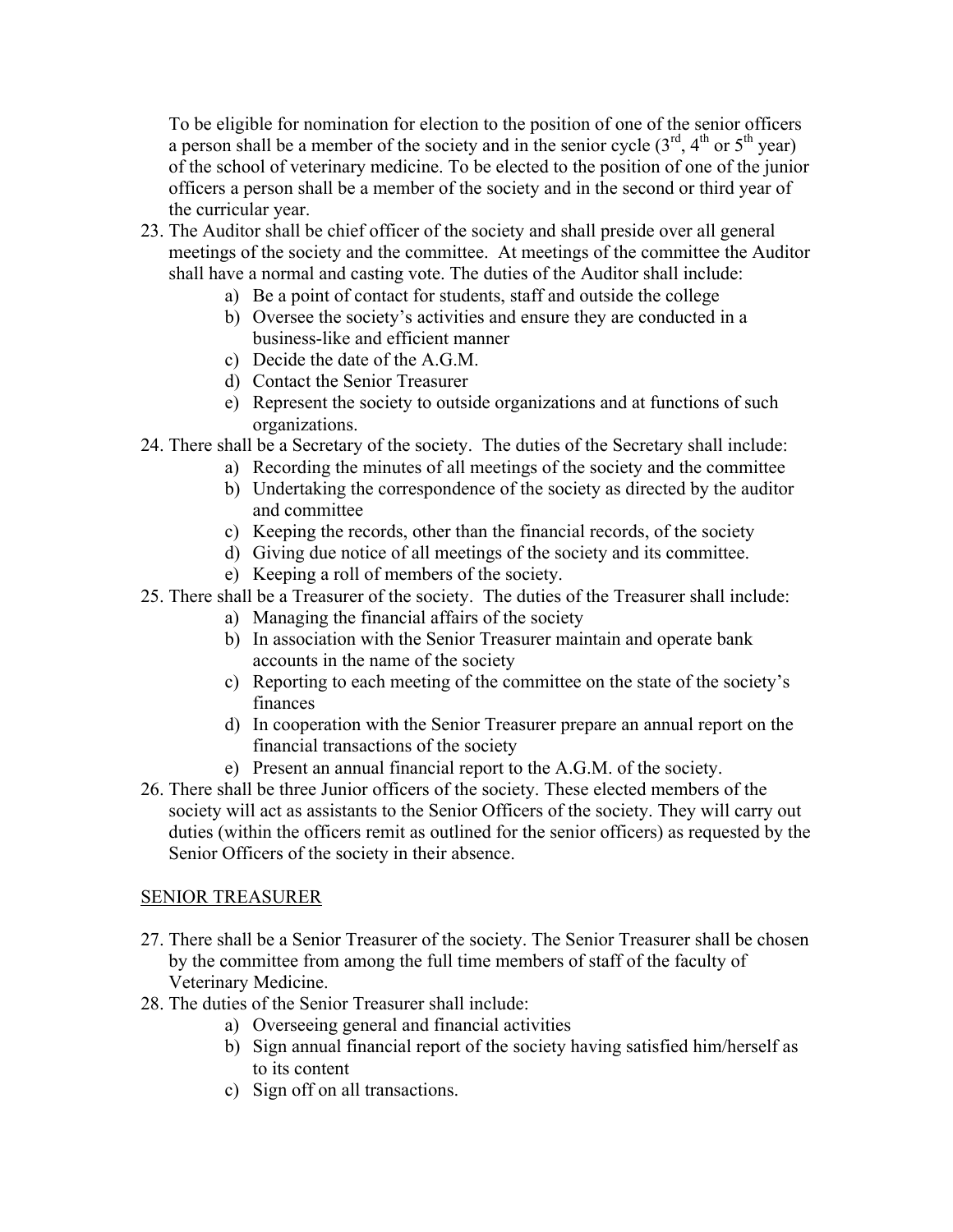### **FINANCE**

- 29. The Treasurer of the society shall be responsible for accounting to the committee for the monies of the society and shall produce a financial report within seven days of a receipt of a request from the committee.
- 30. The accounts shall be opened at either of the campus banks as the committee shall determine and these said accounts be operated by the Treasurer.
- 31. The accounts of the society shall be submitted for annual audit to the Societies Officer and Finance Committee.
- 32. The annual membership subscription to the society shall be decided by the committee and shall be paid, if applicable, at the beginning of each academic year by each member of the society.
- 33. The financial years shall be the term of office of the elected Treasurer from the first of June to the thirty first of May.
- 34. Grants to the various subcommittees and organizations affiliated to the society shall be agreed on by the committee and shall be within the range of the society finances.

#### GENERAL MEETINGS

- 35. The Annual General Meeting  $(A, G, M)$  of the Society shall be held the  $2<sup>nd</sup>$  week following Spring Break. At this meeting, the business conducted shall include the election of Officers and the delivery of Annual Reports by the Auditor, Secretary and Treasurer of the Society.
- 36. All members shall be eligible to attend the A.G.M. and speak, if they so wish, at the discretion of the Chairperson. Each member present has the right to vote.
- 37. Notice of any General Meeting shall be given to all members at least five working days before such meetings by means of notices displayed in suitable public areas and by official email from the Society email.
- 38. Any member of the Society may propose motions for discussion at a General Meeting. Notice of such motions shall be given at least 2 days before the AGM.
- 39. The quorum for any general meeting, other than the A.G.M. and meeting of the Committee, shall be 20 or one fifth of the membership, whichever is the greater.
- 40. An Extraordinary General meeting must be convened, if requested in writing by at least 10% of the members of the society. This item(s) for discussion in this meeting shall be forwarded to all members prior to the EGM.

#### ELECTIONS

- 41. Elections to Senior and Junior, Auditor, Secretary and Treasurer and Subcommittee members shall take place at the A.G.M.
- 42. Prior to the A.G.M., the Committee shall appoint a Returning Officer who shall be responsible for the conduct of the elections. The Committee shall give notice of such appointment. The Returning Officer shall not be a candidate for any office, and should be completely independent of any candidate or campaign team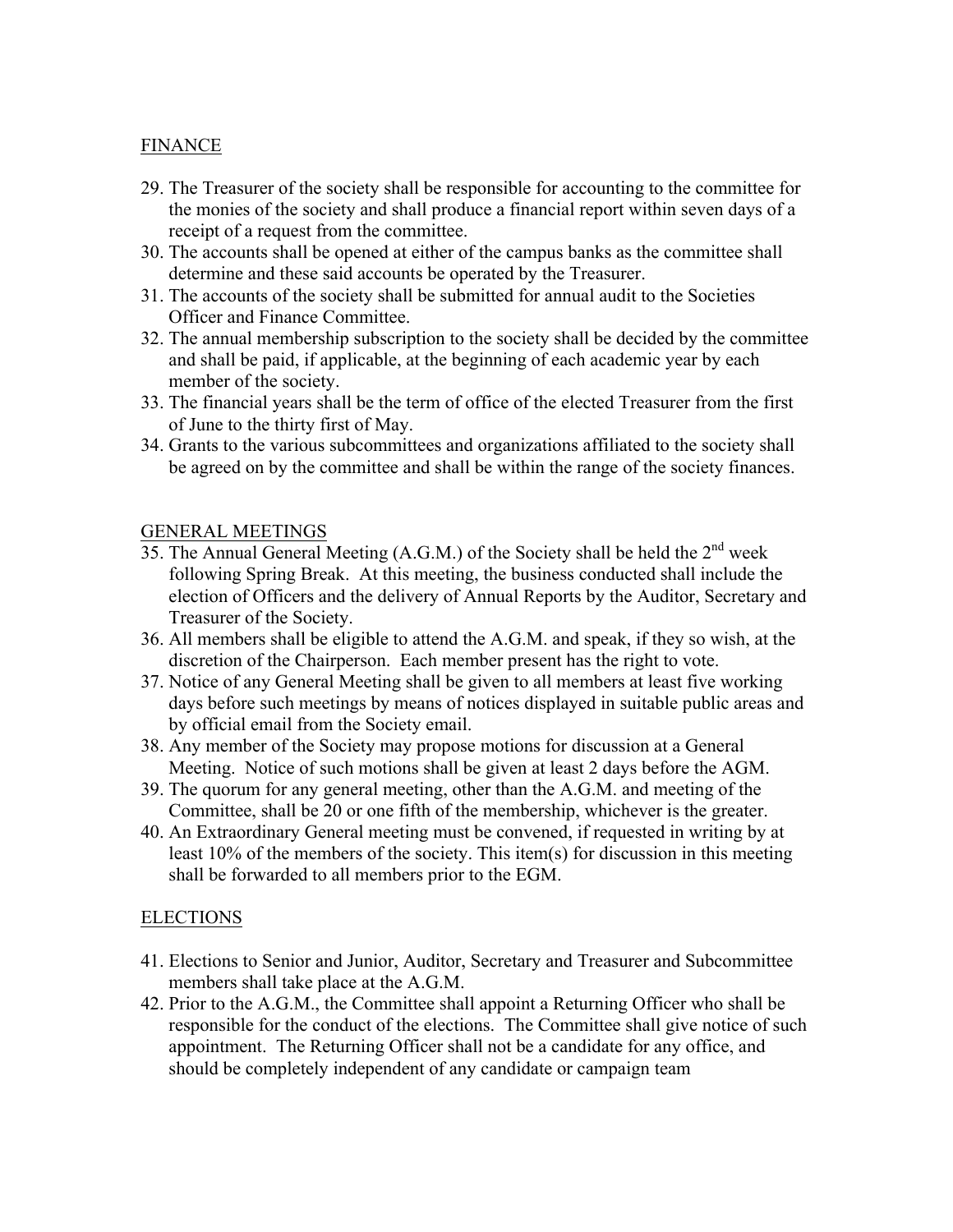- 43. Nominees for Officers of the Society shall be proposed and seconded by two members of the society. Nominees must contact the Auditor and accept or decline at least three days prior to the A.G.M.
- 44. To be eligible for nomination a candidate shall have paid the appropriate subscription, if applicable, prior to the end of the term immediately preceding (i.e. Sept – Christmas).
- 45. The Returning Officer shall arrange the details of the election, which shall be carried out using a system of proportional representation.
- 46. A vacancy arising in any office or among the members of the Committee, for whatever reason, shall be filled by the Committee.

#### DISMISSAL FROM OFFICE

- 47. No officer or member of the Committee shall be dismissed from the office unless the following procedures have been carried over:
	- a) Notice of a resolution to seek such dismissal, signed by at least 20 members of the Society, shall be given to the Auditor of the Society at least four days prior to the General Meeting at which such resolution will be debated.
	- b) The Auditor shall give notice of such resolution to the members at least three days prior to the General Meeting.
	- c) The resolution shall have been passed by a two-thirds majority vote at the General Meeting.

### RESIGNATION OF OFFICERS

48. Any officer who is unable to continue in the post shall inform the Secretary in writing or in the case of the Secretary, the Auditor, giving at least fourteen days notice. The Committee will then at its discretion appoint a substitution to fill the vacancy, as detailed within this Constitution.

### ALTERATIONS TO THE CONSTITUTION

- 49. Alterations or additions to this Constitution may be made by a majority of two thirds of the members present at the A.G.M. or an E.G.M. called for the aforesaid purpose.
- 50. Due notice of any proposed alterations to the Constitution shall be circulated to all members of the Committee and to all those due to attend the General Meeting not less than seven days before the General Meeting at which they are to be discussed.
- 51. Notice of any amendment, which has been duly approved, shall be forwarded to the Senior Treasurer and Societies Officer.

#### DISSOLUTION

52. If upon winding up or dissolution of the Society there remains, after the satisfaction of all its debts and liabilities, any property whatsoever, the same shall not be paid to or distributed among the members of the Society, but shall be entrusted to the Senior